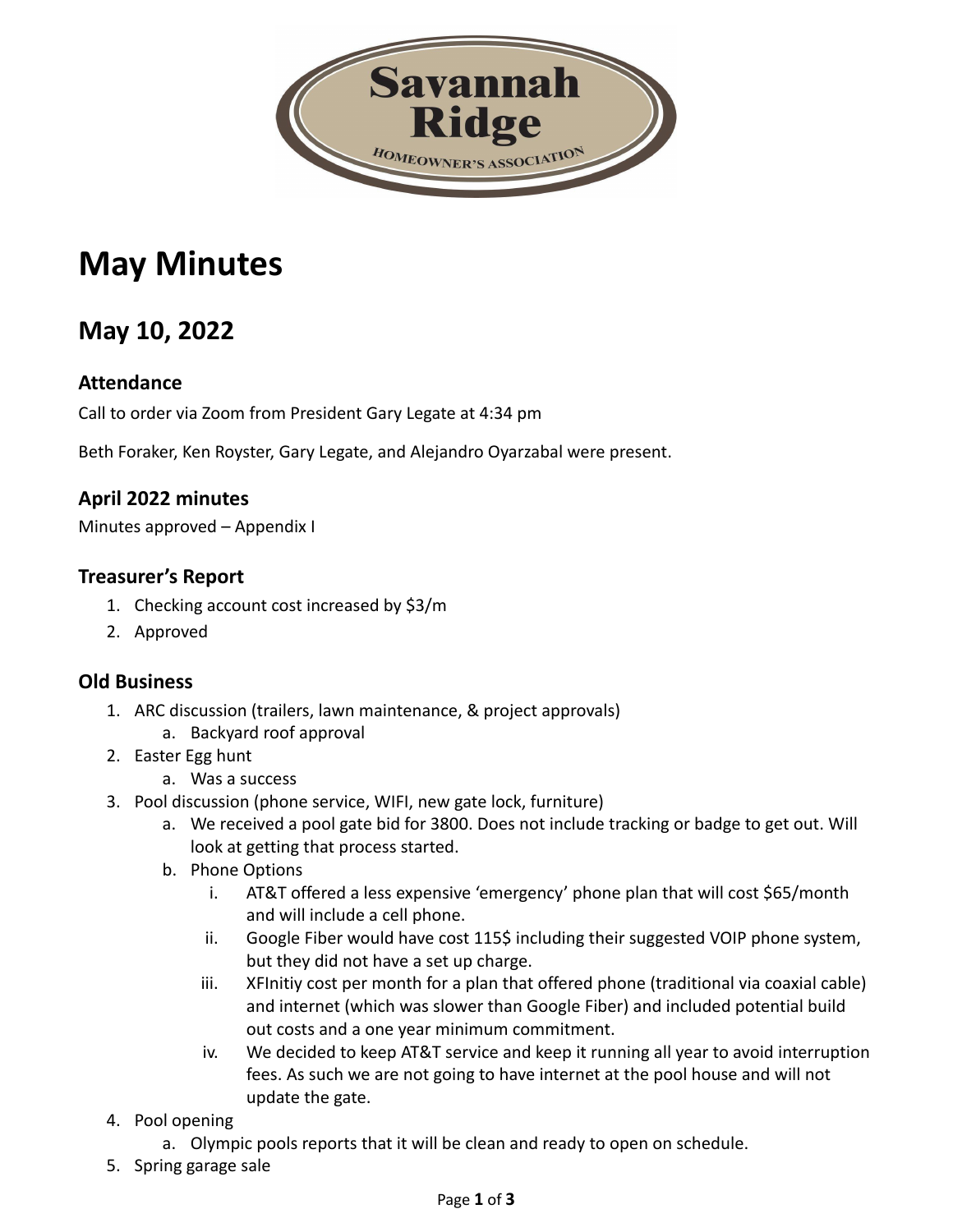a. June 2-4, Dalton Ridge, Monticello, Park Ridge

#### **New Business**

- 1. Board changes
	- a. With Gary moving, Ken will take over as President
	- b. With Angela moving we will leave her VP position vacant
	- c. Beth and Alejandro will keep their existing roles, Treasurer and Secretary, through the end of the term
- 2. Gary will work with Ken on submitting our annual report for MO SOS filed in June will need to file in the future

#### **Adjournment**

5:32pm